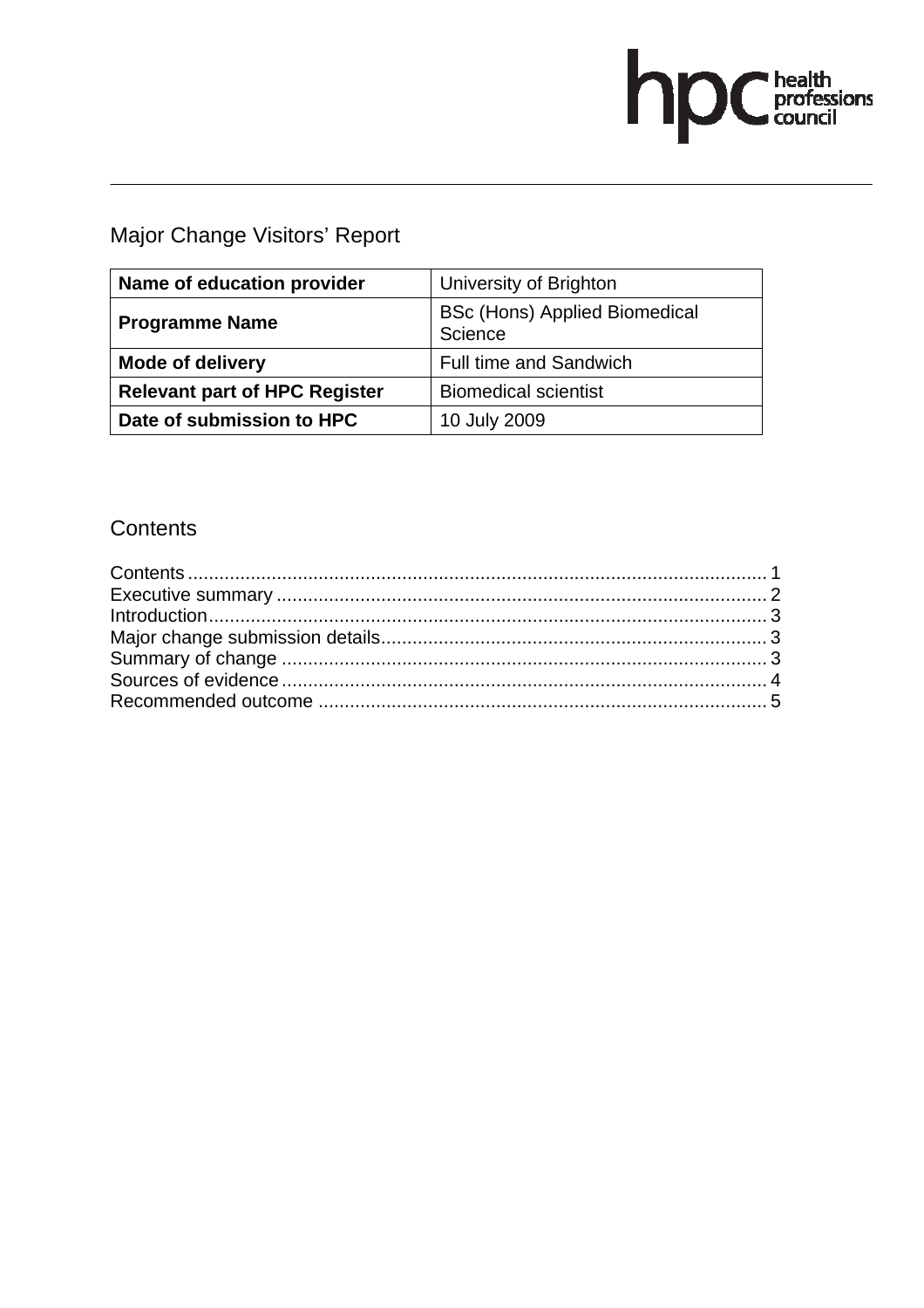# Executive summary

The Health Professions Council (HPC) approves educational programmes in the UK which health professionals must complete before they can apply to be registered with us. The HPC approve programmes on an open-ended basis which requires that, when significant changes occur to a programme, we receive notification and are able to ensure all our standards continue to be met. The HPC is a health regulator and our main aim is to protect the public. The HPC currently regulates 14 professions. All of these professions have at least one professional title which is protected by law. This means that anyone using the title 'Biomedical scientist' must be registered with us. The HPC keeps a register of health professionals who meet our standards for their training, professional skills, behaviour and health.

The major change visitors' report which follows outlines the recommended outcome made by the visitors on the ongoing approval of the programme. The visitors' recommended outcome is that there is sufficient evidence to show that the programme continues to meet the standards of education and training and those who complete the programme continue to demonstrate an ability to meet the standards of proficiency for the appropriate profession.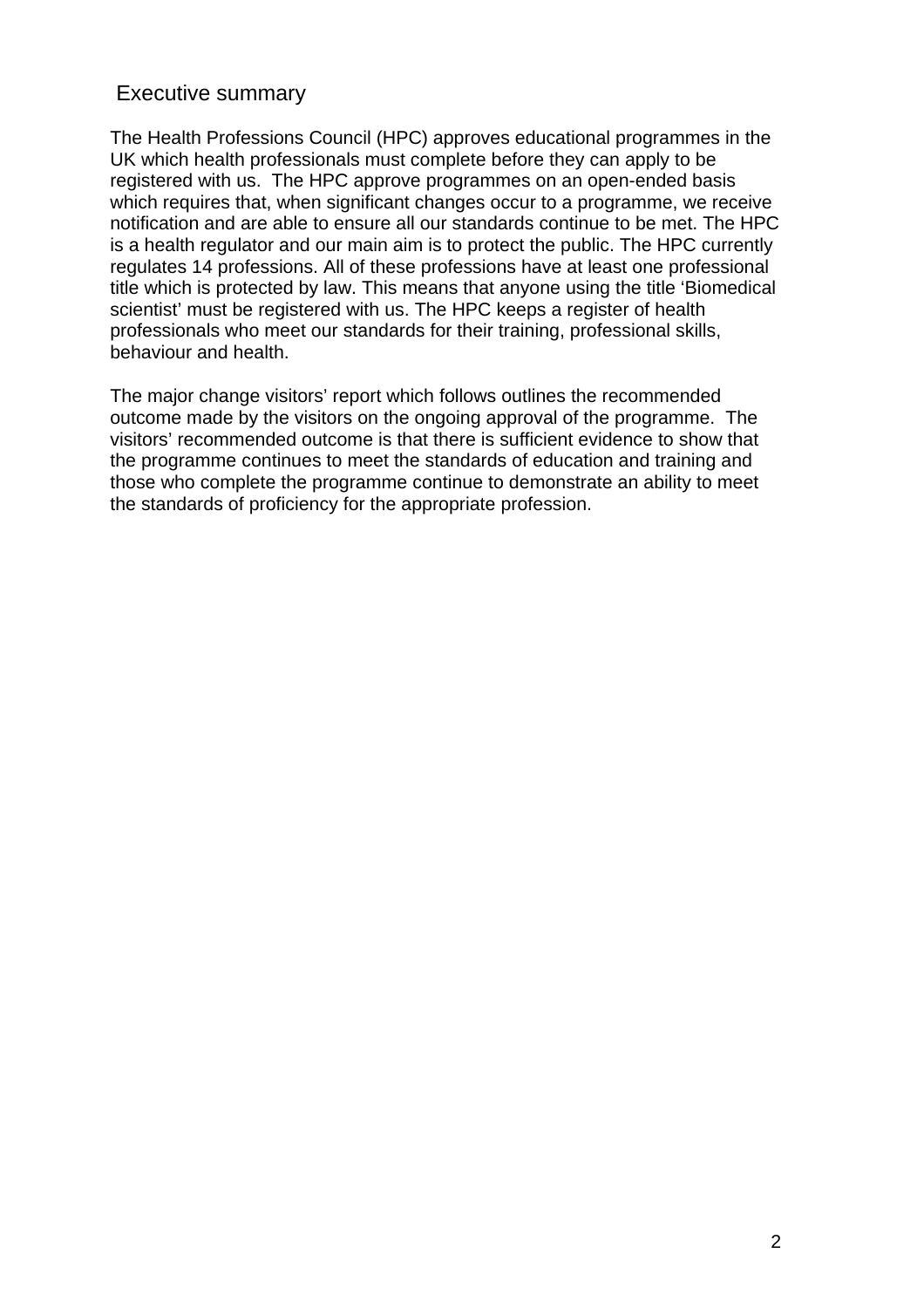# Introduction

The education provider contacted the HPC to notify of changes occurring to the programme that may have an impact on the standards of education and training and the standards of proficiency. The nature of the change required additional scrutiny by visitors to determine whether the programme continued to meet the standards of education and training and that those who complete the programme demonstrated a continued ability to meet the standards of proficiency.

| Name and profession of HPC visitors | Pradeep Agrawal (Biomedical<br>scientist)<br>Mary Macdonald (Biomedical<br>scientist) |
|-------------------------------------|---------------------------------------------------------------------------------------|
| HPC executive officer               | Mandy Hargood                                                                         |

# Major change submission details

# Summary of change

SET 4 Curriculum standards

Changes to the curriculum arrangements, including amendments to module contents and titles.

SET 5 Practice placement standards

Changes to timing and sequence of placement arrangements to accommodate the introduction of a year-long placement option ('sandwich course') as an alternative 4-year route to qualification.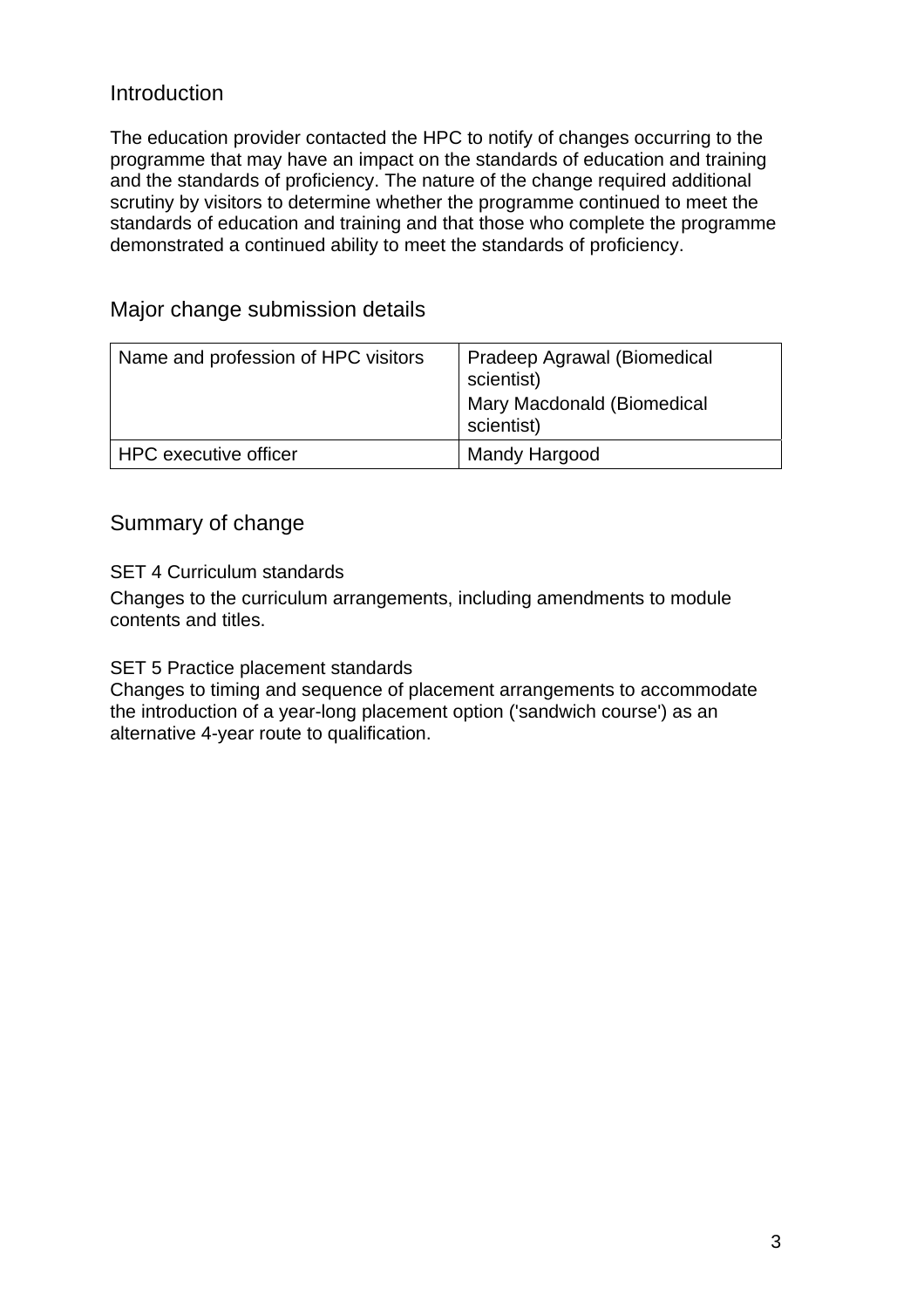# Sources of evidence

To show how the programme continued to meet the standards of education and training and that those who complete the programme continue to demonstrate an ability to meet the standards of proficiency the education provider submitted the following documentation:

> Programme specification General Examination and Assessment Regulations for Taught Courses (GEAR) Student handbook Practice placement handbook Description of modules Memorandum of Agreement between The University of Brighton and Brighton and Sussex University Hospitals NHS Trust/East Sussex Hospitals NHS Trust/Worthing and Southlands NHS Trust Standards of proficiency Mapping document providing evidence of how the

education provider has met the SETs

After initial scrutiny of these documents the following additional documentation was requested to assist the visitors in the assessment of the change(s):

> All documentation indicating course title – 'BSc (Hons) Applied Biomedical Science'

Procedure for approving and monitoring placements

Memorandum of agreement to include assurance of adequate number of appropriately qualified and experienced staff at the practice placement setting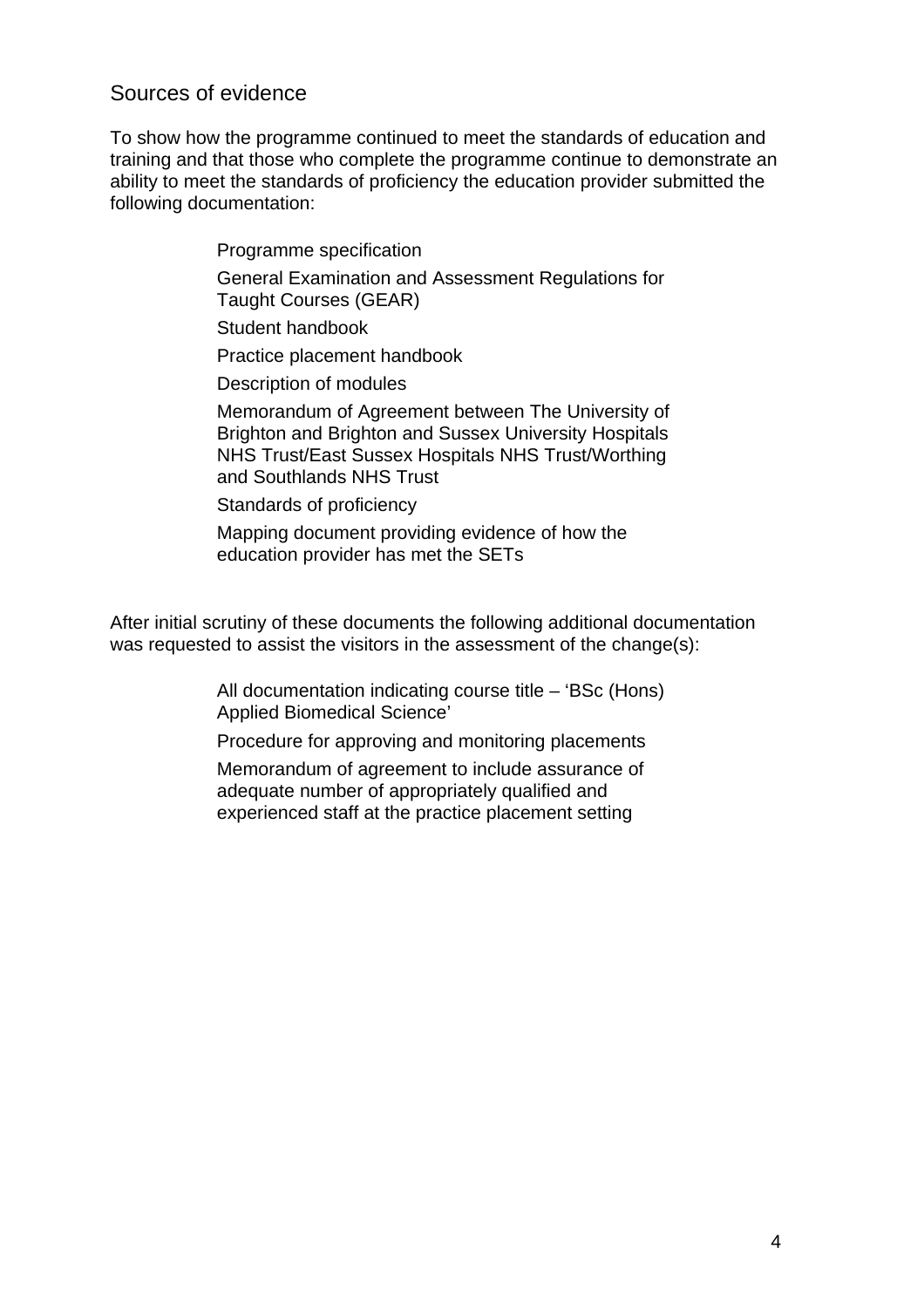## Recommended outcome

To recommend a programme for ongoing approval, the visitors must be assured that the programme meets all of the standards of education and training (SETs) and that those who complete the programme have demonstrated an ability to meet our standards of proficiency (SOPs) for their part of the Register.

The visitors agreed to recommend to the Education and Training Committee that there is sufficient evidence to show the programme continues to meet the standards of education and training and that those who complete the programme will continue to demonstrate an ability to meet the standards of proficiency.

> Pradeep Agrawal Mary Macdonald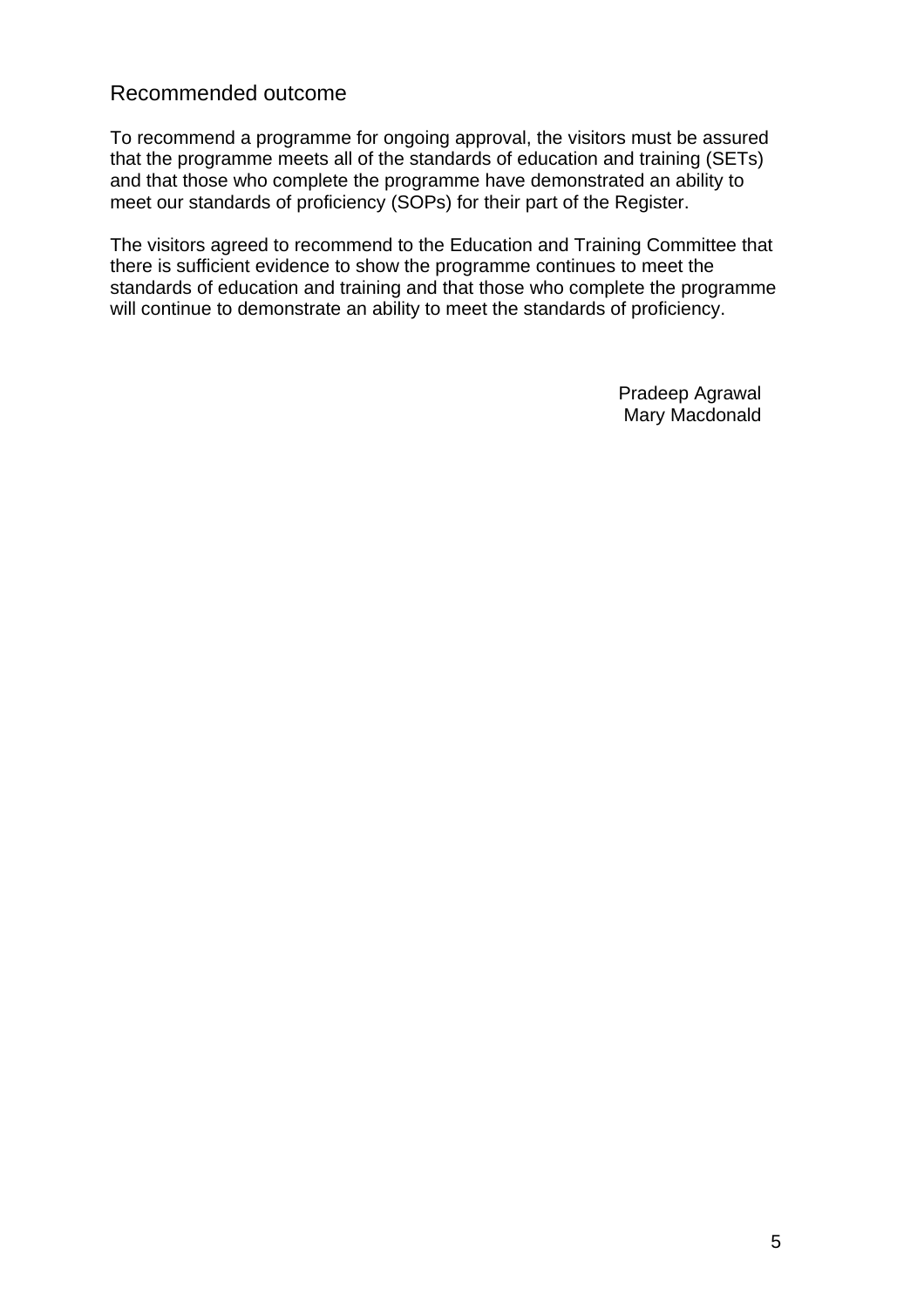# hp Chealth

Major Change Visitors' Report

| Name of education provider           | <b>University College London</b> |
|--------------------------------------|----------------------------------|
| <b>Programme Name</b>                | MSc Speech and Language Sciences |
| <b>Mode of delivery</b>              | Full time                        |
| <b>Relevant part of HPC Register</b> | Speech and language therapy      |
| Date of submission to HPC            | 30 July 2009                     |

# **Contents**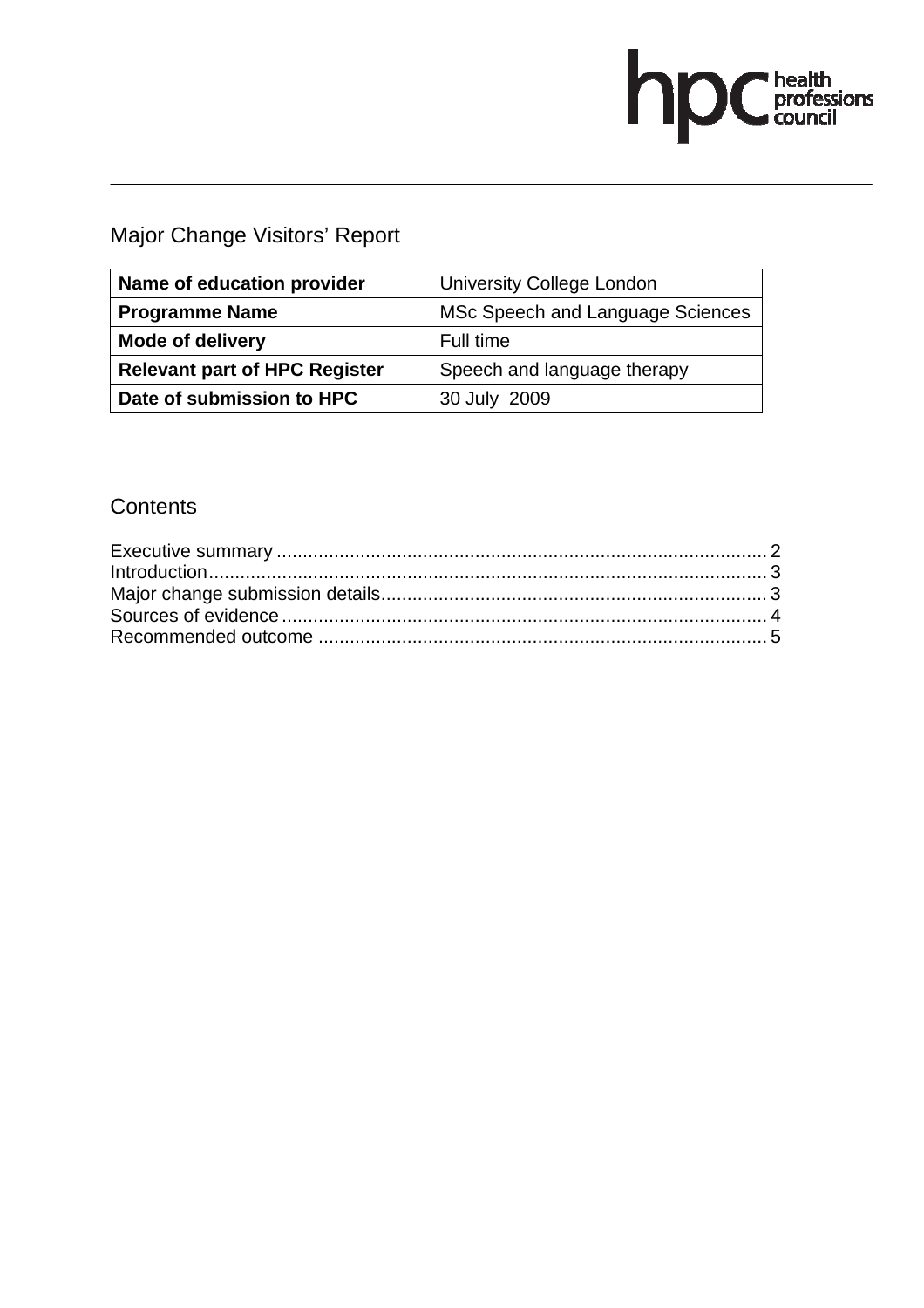# Executive summary

The Health Professions Council (HPC) approves educational programmes in the UK which health professionals must complete before they can apply to be registered with us. The HPC approve programmes on an open-ended basis which requires that, when significant changes occur to a programme, we receive notification and are able to ensure all our standards continue to be met. The HPC is a health regulator and our main aim is to protect the public. The HPC currently regulates 14 professions. All of these professions have at least one professional title which is protected by law. This means that anyone using the title 'Speech and language therapist' or 'Speech therapist' must be registered with us. The HPC keeps a register of health professionals who meet our standards for their training, professional skills, behaviour and health.

The major change visitors' report which follows outlines the recommended outcome made by the visitors on the ongoing approval of the programme. The visitors' recommended outcome is that there is sufficient evidence to show that the programme continues to meet the standards of education and training and those who complete the programme continue to demonstrate an ability to meet the standards of proficiency for the appropriate profession.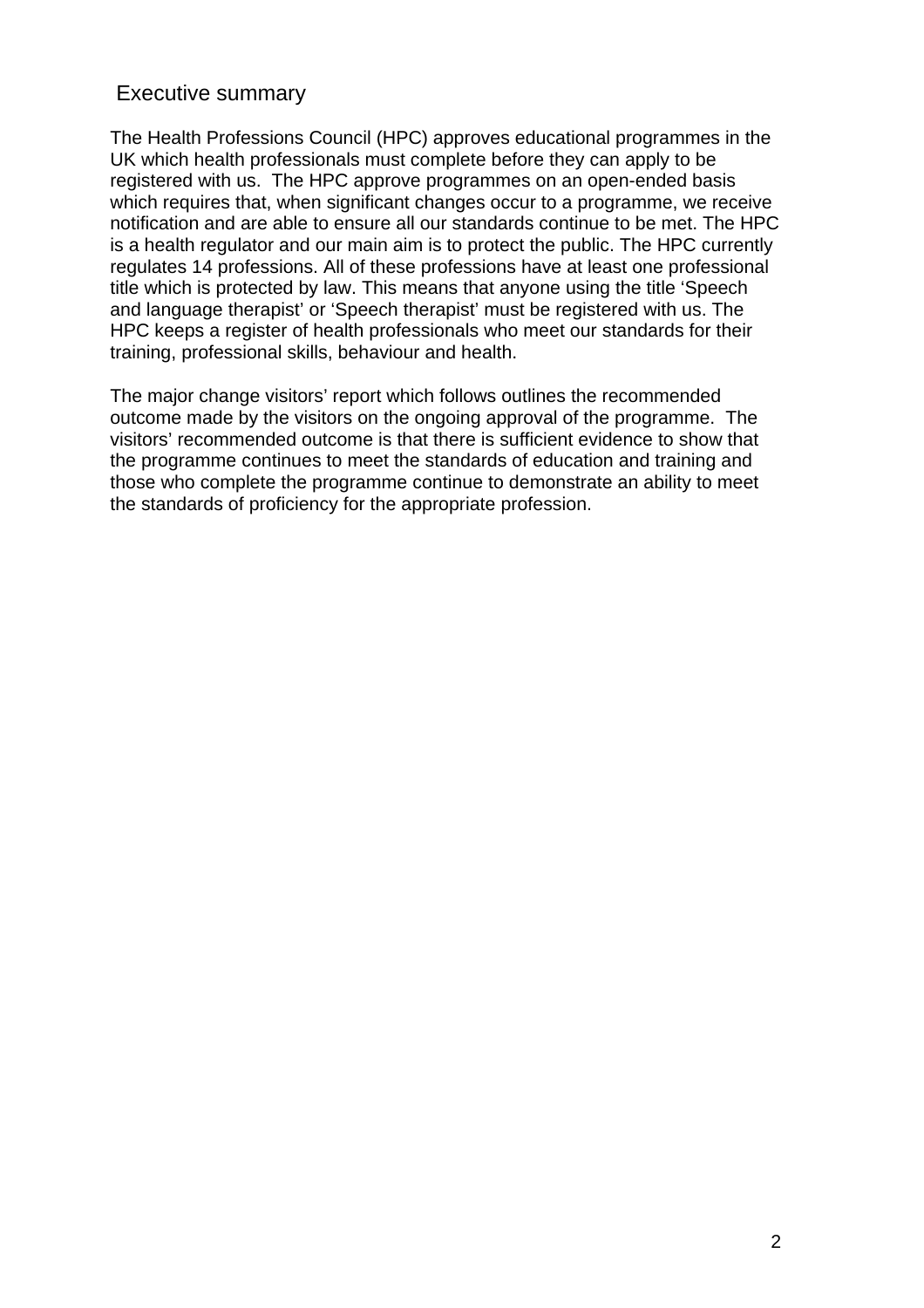# Introduction

The education provider contacted the HPC to notify of changes occurring to the programme that may have an impact on the standards of education and training and the standards of proficiency. The nature of the change required additional scrutiny by visitors to determine whether the programme continued to meet the standards of education and training and that those who complete the programme demonstrated a continued ability to meet the standards of proficiency.

| Name and profession of HPC visitors | Catherine Mackenzie (Speech and<br>language therapist)<br>Caroline Sykes (Speech and<br>language therapist) |
|-------------------------------------|-------------------------------------------------------------------------------------------------------------|
| HPC executive officer               | Mandy Hargood                                                                                               |

# Major change submission details

#### **Summary of change**

SET 4 Curriculum

The programme has been restructured, moving from 13 study areas to 12 modules, affecting students registering from the 2008/09 session

#### SET 6 Assessment

The assessment schedule has been subject to internal review with consequent reduction in load from 36 summative assessments to 27.

Students who do not meet the criteria for the named award may be considered for a non-clinical degree, the name of which does not include a protected title.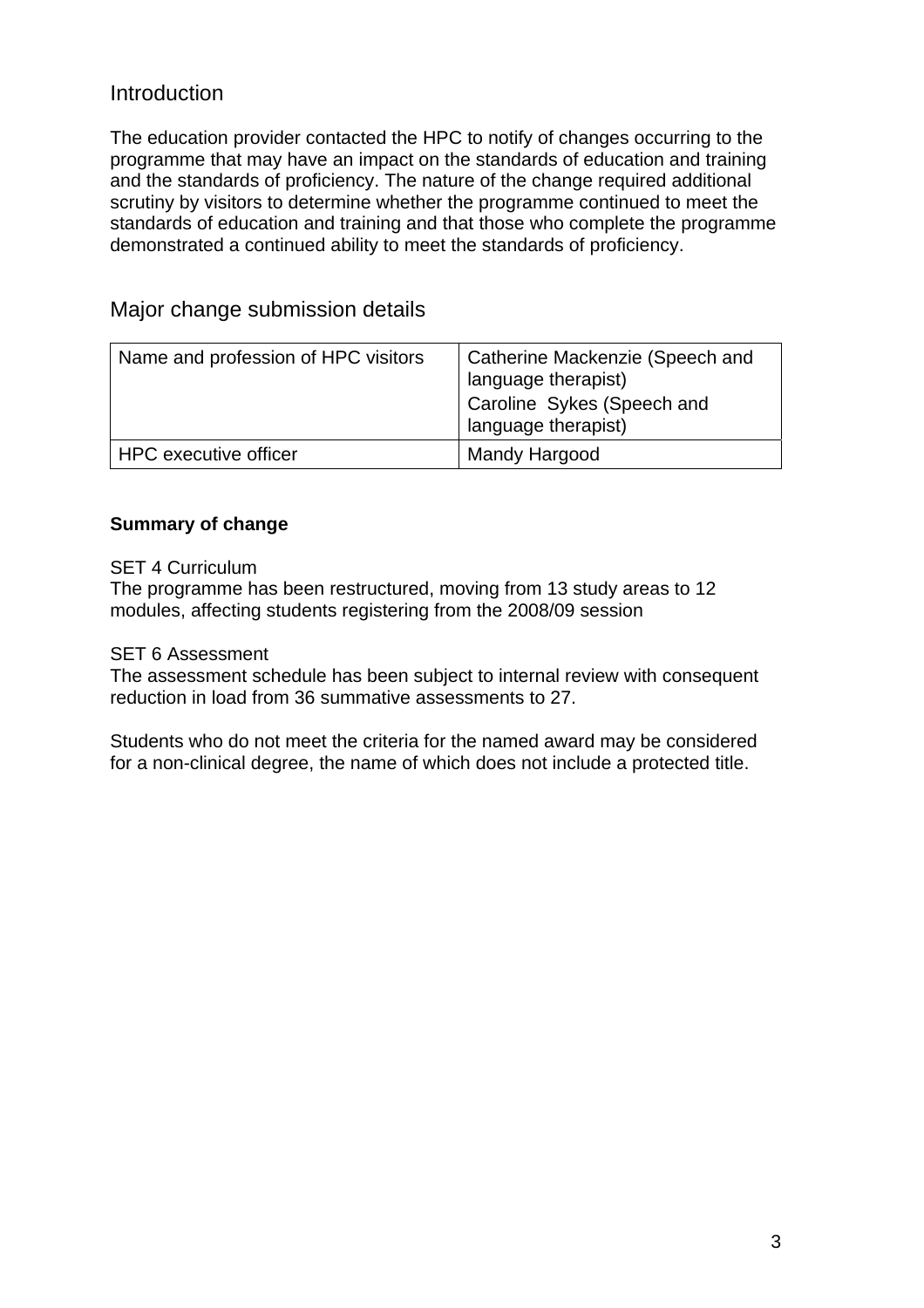# Sources of evidence

To show how the programme continued to meet the standards of education and training and that those who complete the programme continue to demonstrate an ability to meet the standards of proficiency the education provider submitted the following documentation:

> Student handbook 2008/09 Student handbook 2007/08 Professional and clinical studies handbook 2008/09 Year A handbook 2008/09 Year A handbook 2007/08 Year B handbook 2007/08 Year B handbook 2009/10 University change of assessment form. Tabulations of assessment and review summary. Moderation process outline. Module assessment outlines and marking guidelines. Marking criteria and guidance to students.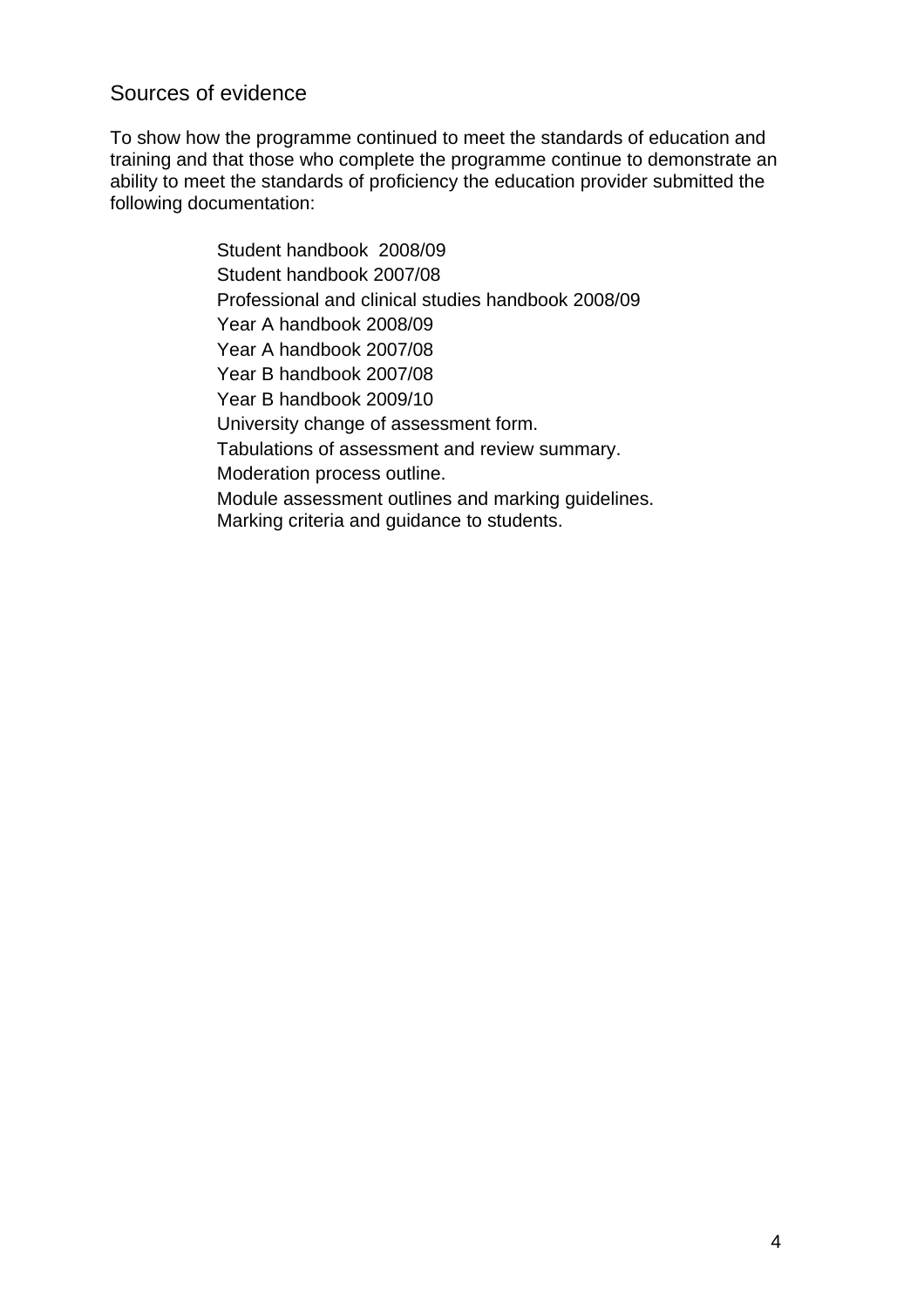## Recommended outcome

To recommend a programme for ongoing approval, the visitors must be assured that the programme meets all of the standards of education and training (SETs) and that those who complete the programme have demonstrated an ability to meet our standards of proficiency (SOPs) for their part of the Register.

The visitors agreed to recommend to the Education and Training Committee that there is sufficient evidence to show the programme continues to meet the standards of education and training and that those who complete the programme will continue to demonstrate an ability to meet the standards of proficiency.

> Catherine Mackenzie Caroline Sykes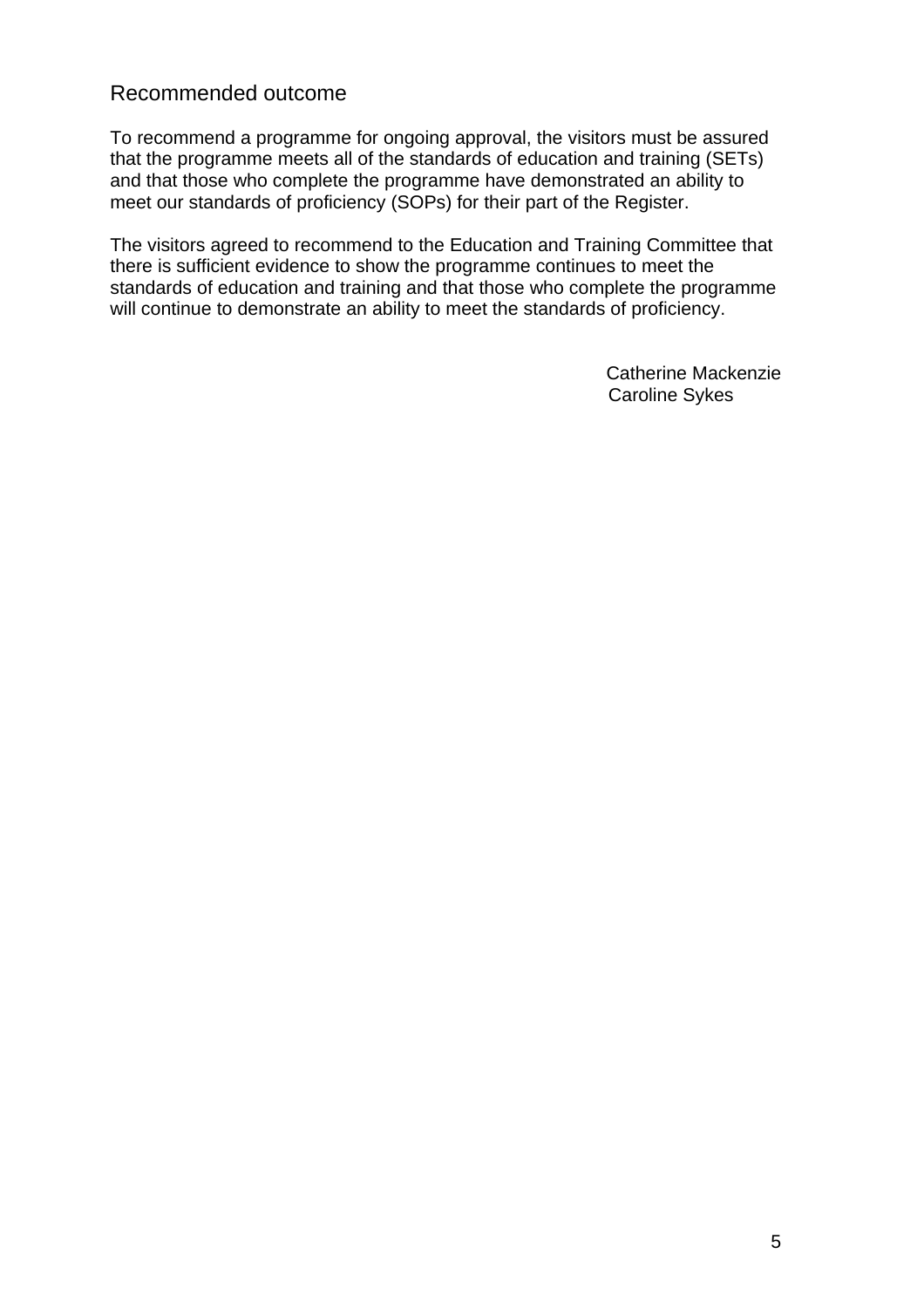# hpC health<br>council

Major Change Visitors' Report

| Name of education provider           | University of Hull                                                     |
|--------------------------------------|------------------------------------------------------------------------|
| <b>Programme Name</b>                | <b>Allied Health Professionals</b><br><b>Supplementary Prescribing</b> |
| <b>Mode of delivery</b>              | <b>Part Time</b>                                                       |
| <b>Relevant part of HPC Register</b> | Chiropody / Podiatry<br>Radiography<br>Physiotherapy                   |
| <b>Relevant entitlement(s)</b>       | <b>Supplementary Prescribing</b>                                       |
| Date of submission to HPC            | 30 July 2009                                                           |

# **Contents**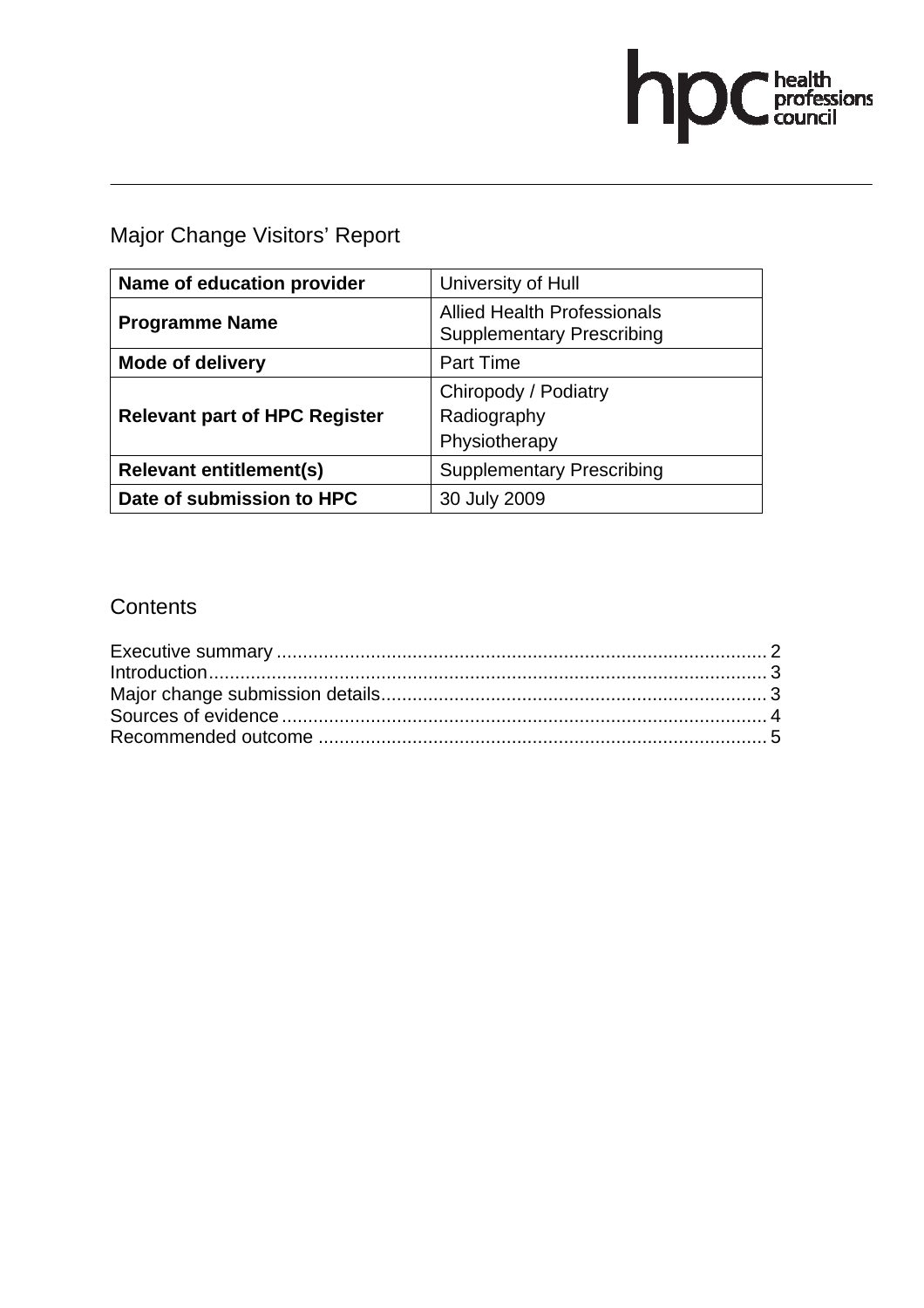# Executive summary

The Health Professions Council (HPC) approves educational programmes in the UK which health professionals must complete before they can apply to be registered with us. The HPC approve programmes on an open-ended basis which requires that, when significant changes occur to a programme, we receive notification and are able to ensure all our standards continue to be met. The HPC is a health regulator and our main aim is to protect the public. The HPC currently regulates 14 professions. The HPC keeps a register of health professionals who meet our standards for their training, professional skills, behaviour and health.

As well as approving educational programmes for people who want to join the Register, the HPC also approve a small number of programmes for those already on the Register. The post-registration programmes we currently approve are supplementary prescribing programmes (for chiropodists / podiatrists, radiographers and physiotherapists) and programmes in local anaesthetics and prescription-only medicine (for chiropodists / podiatrists).

The major change visitors' report which follows outlines the recommended outcome made by the visitor on the ongoing approval of the programme. The visitor recommended outcome is that there is sufficient evidence to show that the programme continues to meet the standards of education and training and those who complete the programme continue to demonstrate an ability to meet the standards of proficiency for this entitlement.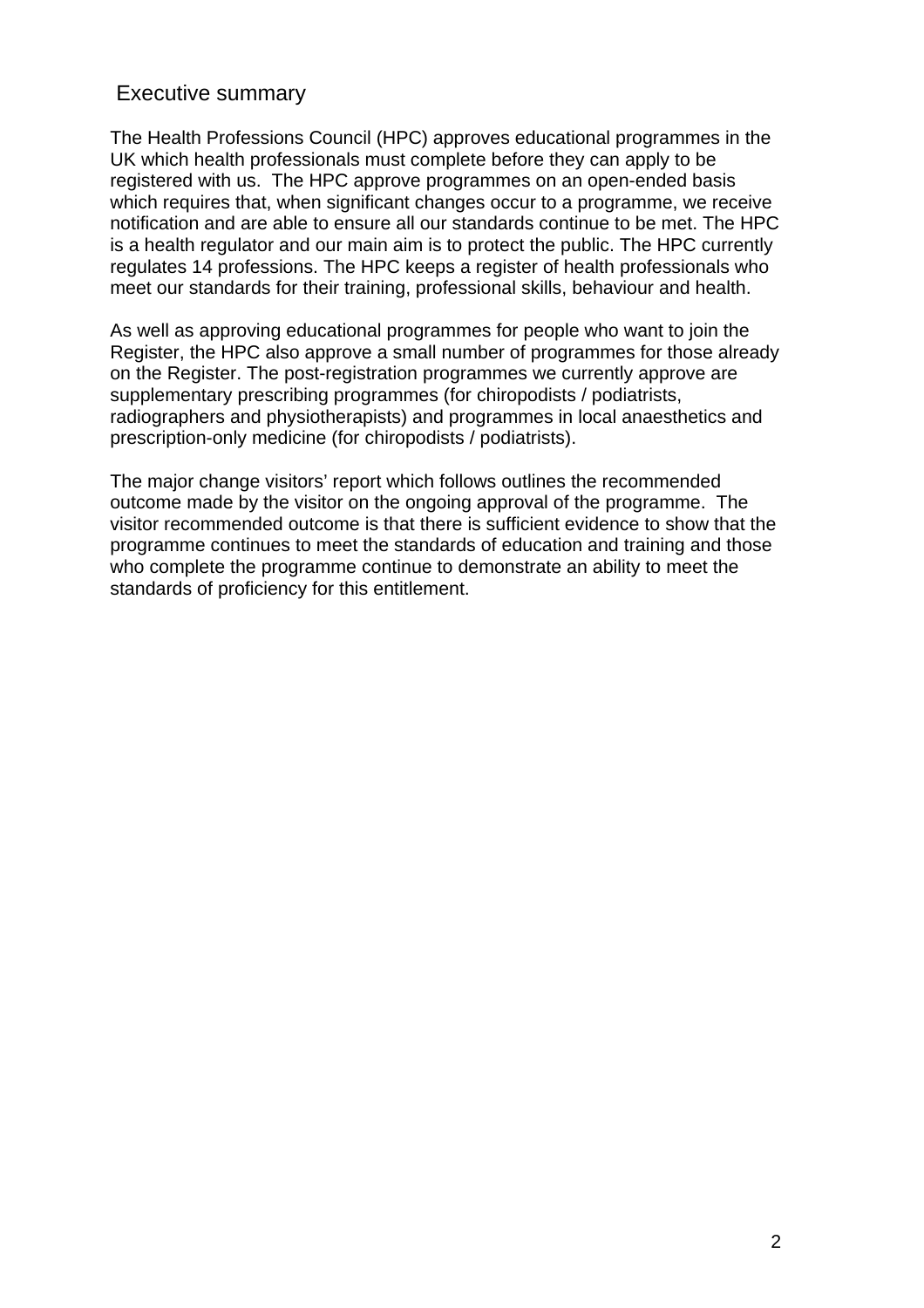# Introduction

The education provider contacted the HPC to notify of changes occurring to the programme that may have an impact on the standards of education and training and the standards of proficiency. The nature of the change required additional scrutiny by visitors to determine whether the programme continued to meet the standards of education and training and that those who complete the programme demonstrated a continued ability to meet the standards of proficiency for this entitlement.

### Major change submission details

| Name and profession of HPC visitors | Jim Pickard (Podiatrist)<br>John Martin (Paramedic) |
|-------------------------------------|-----------------------------------------------------|
| <sup>I</sup> HPC executive officer  | Paula Lescott                                       |

#### **Summary of change**

#### **SET 3 Programme management and resource standards**

3.3 There must be a named programme leader who has overall responsibility for the programme and who should be either on the relevant part of the HPC Register or otherwise appropriately qualified and experienced.

The education provider wishes to change the programme leader following the leaving of the current post holder. The new programme leader is on the Nursing and Midwifery Register.

#### **SET 6 Assessment standards**

6.7.5 Assessment regulations must clearly specify requirements for the appointment of at least one external examiner from the relevant part of the HPC Register, unless other arrangements are agreed.

The education provider wishes to appoint an external examiner who is on the register of another regulator.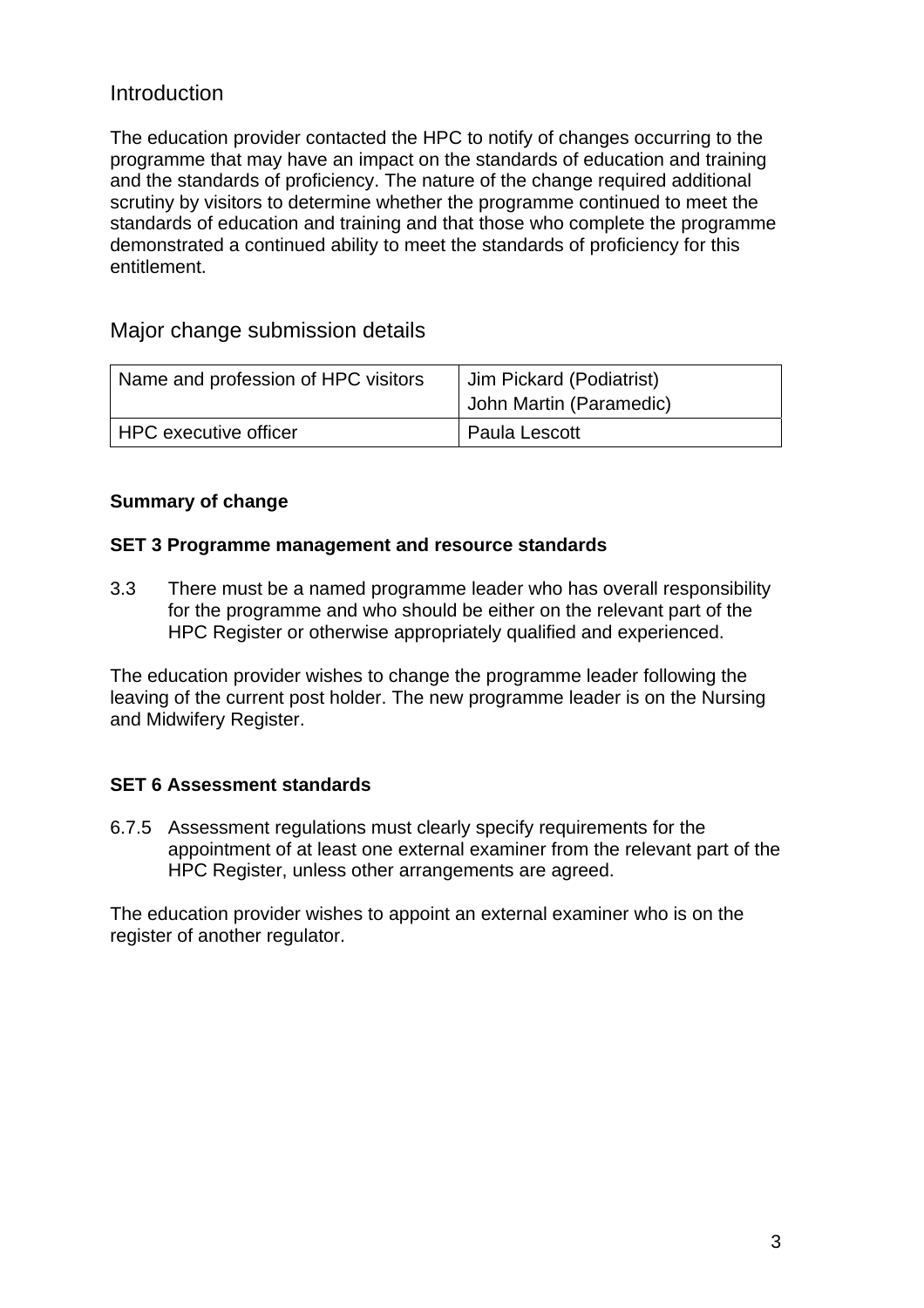# Sources of evidence

To show how the programme continued to meet the standards of education and training and that those who complete the programme continue to demonstrate an ability to meet the standards of proficiency the education provider submitted the following documentation:

> Curriculum Vitae for the new programme leader Curriculum Vitae for the new external examiner